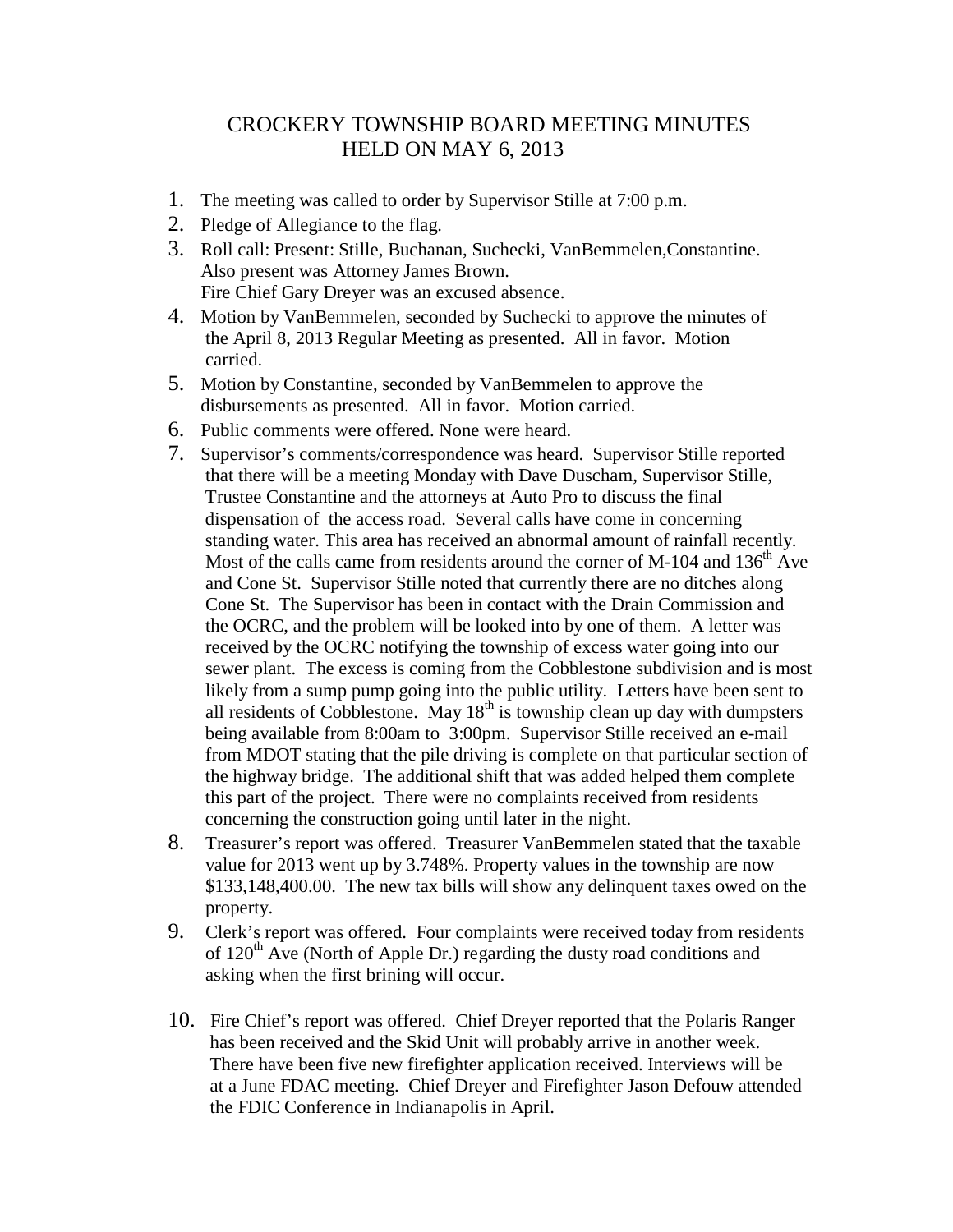- 11. Discussion was held regarding the request for approval of a special land use for planned mineral removal for Milbocker & Sons, Inc on the Mark Boss property.
- 12. Motion by VanBemmelen, seconded by Suchecki to approve Resolution 2013-06, Resolution Recommending Approval of Special Land Use for Planned Mineral Removal as amended. All in favor. Motion carried.
- 13. Discussion and review of an Outdoor Assembly License application which was received from Josh Rebedew, representing Bikefest on the Grand which is to be held at the Conestoga Campground on June  $28<sup>th</sup>$  and  $29<sup>th</sup>$ . Craig Dubay and Josh Rebedew spoke to the Board on behalf of the Bikefest on the Grand event.
- 14. Motion by VanBemmelen, seconded by Suchecki to grant tentative approval of an Outdoor Assembly License for Bikefest on the Grand, dependent on meeting the conditions as required by the Board. All in favor. Motion carried. Conditions are as listed;
	- 1 Liability Insurance Policy for two million dollars listing the Township as the second insured
	- 2. Application paperwork and all documents must be corrected by May 20, 2013
	- 3. A complete Site Plan for parking and all other activities, and showing locations of the bands with the Sheriff Department signing off on it and information from them on their plan for patrolling this area during the event.
	- 4. Bands (music) are to stop playing at 11:00 pm
- 15. Discussion was held regarding the proposed Personnel Policies and Employee Handbook.
- 16. Motion by Constantine, seconded by Suchecki to approve the Personnel Policies and Employee Handbook with the changes as recommended by the Board. All in favor. Motion carried.
- 17. Discussion was held on the Fire Insurance Withholding Program.
- 19. Motion by Buchanan, seconded by Constantine to approve Resolution 2013-07, Resolution To Enroll Township In Fire Insurance Withholding Program Under Section 2845 of the Michigan Insurance Code. All in favor. Motion carried.
- 20. Motion by Constantine, seconded by VanBemmelen to contract with White Truck for brining this season at a cost of .19 per gallon with a estimated 80 to 85 thousand gallons being used. The approximate cost will be \$16,000 per application. All in favor. Motion carried.
- 21. Motion by VanBemmelen, seconded by Suchecki to approve closing the township office at 3:00 pm on Fridays during July and August with the office being closed all day Friday, July 5<sup>th</sup>. All in favor. Motion carried.
- 22. Motion by Constantine, seconded by Buchanan to accept the resignation from Sean Anderson from the ZBA. All in favor. Motion carried.
- 23. Motion by VanBemmelen, seconded by Buchanan to set a Special Meeting for May 20, 2013. All in favor. Motion carried.
- 24. Motion by Buchanan, seconded by Suchecki to set the Public Hearing for the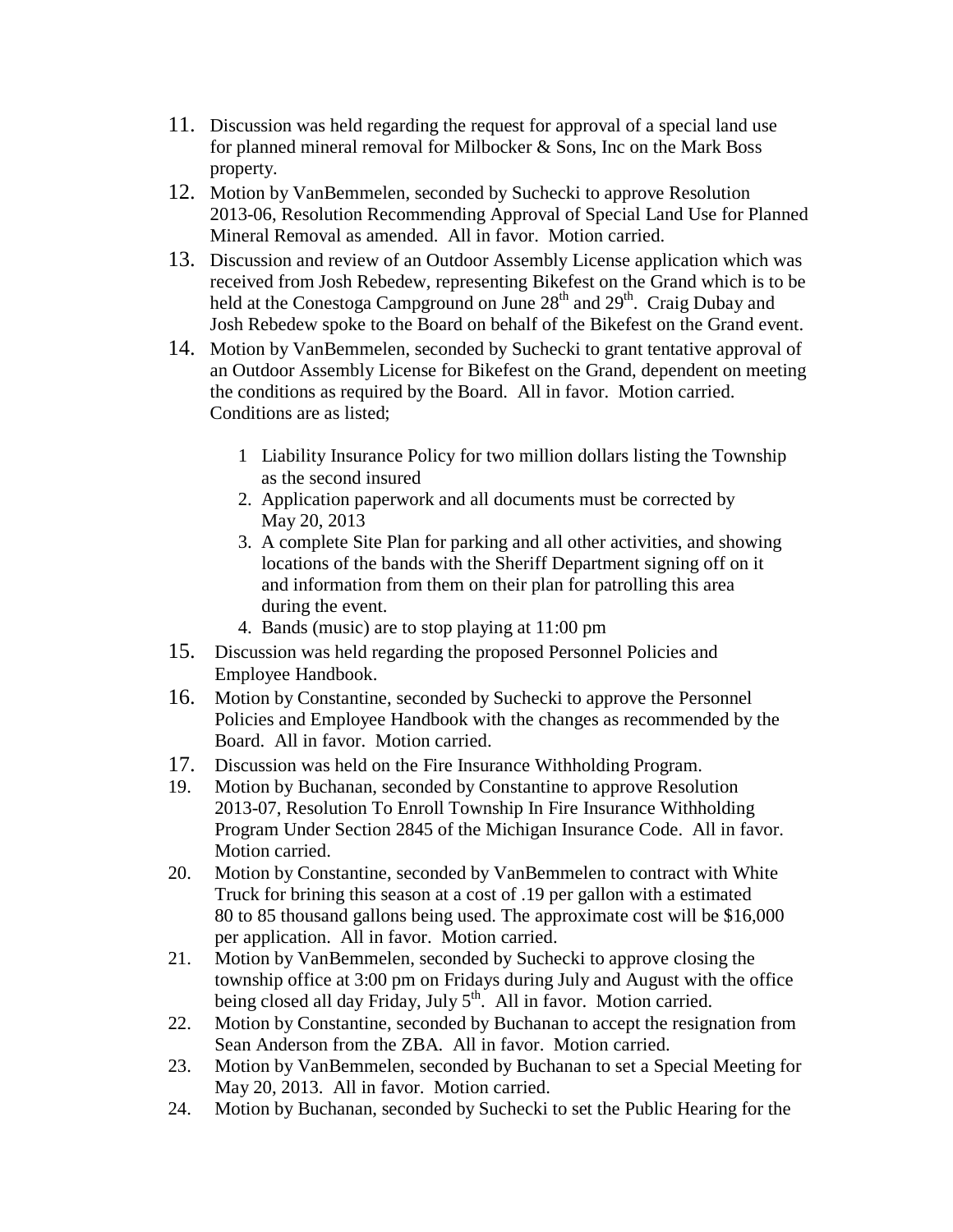2013-2014 budget for June 10, 2013. All in favor. Motion carried.

- 25. Motion by Buchanan, seconded by Constantine to approve a single audit from the State of Michigan for the Water and Sewer Fund. All in favor. Motion carried.
- 26. Discussion was held on the sewer plant operation costs and legal expenses.
- 27. Motion by VanBemmelen, seconded by Buchanan to transfer \$20,000 from the General Fund to the sewer plant to help meet operation costs. All in favor. Motion carried.
- 28. Discussion was held regarding possible termination of the contract with the Ottawa County Road Commission for the operation of the sewer plant.
- 29. Motion by Buchanan, seconded by VanBemmelen to authorize and direct the Supervisor to prepare a Special Assessment Roll for the Sanitary Sewer Special Assessment District No. 1. All in favor. Motion carried.
- 30. Discussion was held on the progress of the Master Plan that is being worked on by the Planning Commission. The Board is directing the Planning Commission to have the proposed Master Plan completed by July 1, 2013.
- 31. Motion by Buchanan, seconded by Constantine to adjourn the meeting. All In favor. Motion carried. Meeting adjourned at 10:11 pm.

Submitted by

Kathy Buchanan, Clerk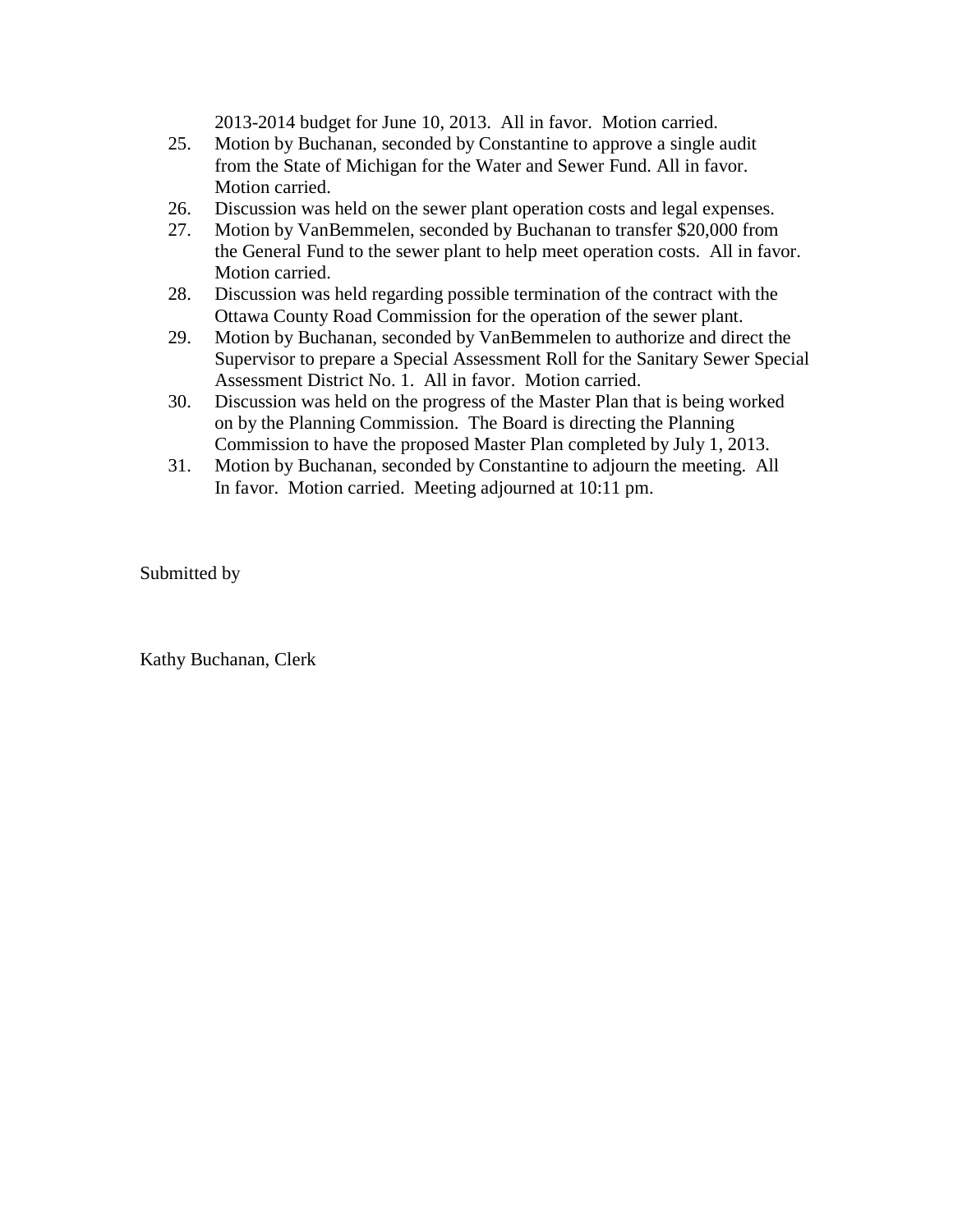## CROCKERY TOWNSHIP BOARD MEETING MINUTES SPECIAL MEETING HELD ON MAY 20, 2013

- 1. The meeting was called to order by Supervisor Stille at 7:00 p.m.
- 2. Pledge of Allegiance to the flag.
- 3. Roll call: Present: Stille, Buchanan, Suchecki, VanBemmelen, Constantine. Also present were Attorney James Brown and Fire Chief Gary Dreyer.
- 4. Public comments were offered. None were heard.
- 5. Supervisor's comments/correspondence was heard. Supervisor Stille reported that we have been awarded a MNRTF grant for purchasing property for the next phase of the non-motorized trail. The award is for \$120,000, which is 75% of the appraised value. The township must now come up with the remaining 25%, approximately \$40,000. Two other requirements of the grant are that we must upgrade to a DNR appraisal and we need to pass a resolution of acceptance. Supervisor Stille stated that a question has arose as to whether a resident can remove the section of sidewalk that runs on their property. The Supervisor contacted John Gutierrez with the Ottawa Road Commission and he said that decisions concerning sidewalks are up to the township. Supervisor Stille asked the board members to think about a possible sidewalk policy which will be discussed at a later date.
- 6. A discussion was held regarding the Outdoor Assembly License request received from Josh Rebedew. Mr. Rebedew stated that the cost of the 2 million dollar liability insurance policy is going to cost the event \$3,500 while a 1 million dollar policy will cost \$1,100. Mr Rebedew asked the Board to reconsider the liabilty insurance requirement to 1 million dollars. Board members want a signed consent statement from Ron Cribley stating that he is giving permission for his field to be used for parking for the Bikefest on the Grand event.
- 7. Motion by VanBemmelen, seconded by Suchecki to modify the liability insurance requirement for the Outdoor Assembly License for Bikefest on the Grand from two million dollars to one million dollars. This policy must name Crockery Township as second insured. All in favor. Motion carried.
- 8. Motion by VanBemmelen, seconded by Buchanan to adopt Resolution 2013-08, Resolution Approving Limited Outdoor Assembly License (for Bikefest on the Grand, June 28-29, 2013), with modifications. All in favor. Motion carried
- 9. Commissioner Matt Fenske gave an update on some issues that are happening in Ottawa County. Tuesday, May 21, 2013 is the  $2<sup>nd</sup>$  Annual Motorcycle Relay for Recovery. This event is in celebration of National Drug Court Month In Michigan. He provided a copy of the current M-231 Status Report. He also provided a copy of the Annual Report for MSUE of Ottawa County. Mr. Fenske informed the board that fraking is going to be occurring soon in Ravenna. There are currently 1,859 acres of oil leased property in the township. He stated that there has been some areas of concern for townships to consider regarding the process especially the amount of water and chemicals used in the process. There will be a one day workshop on possible fraking in